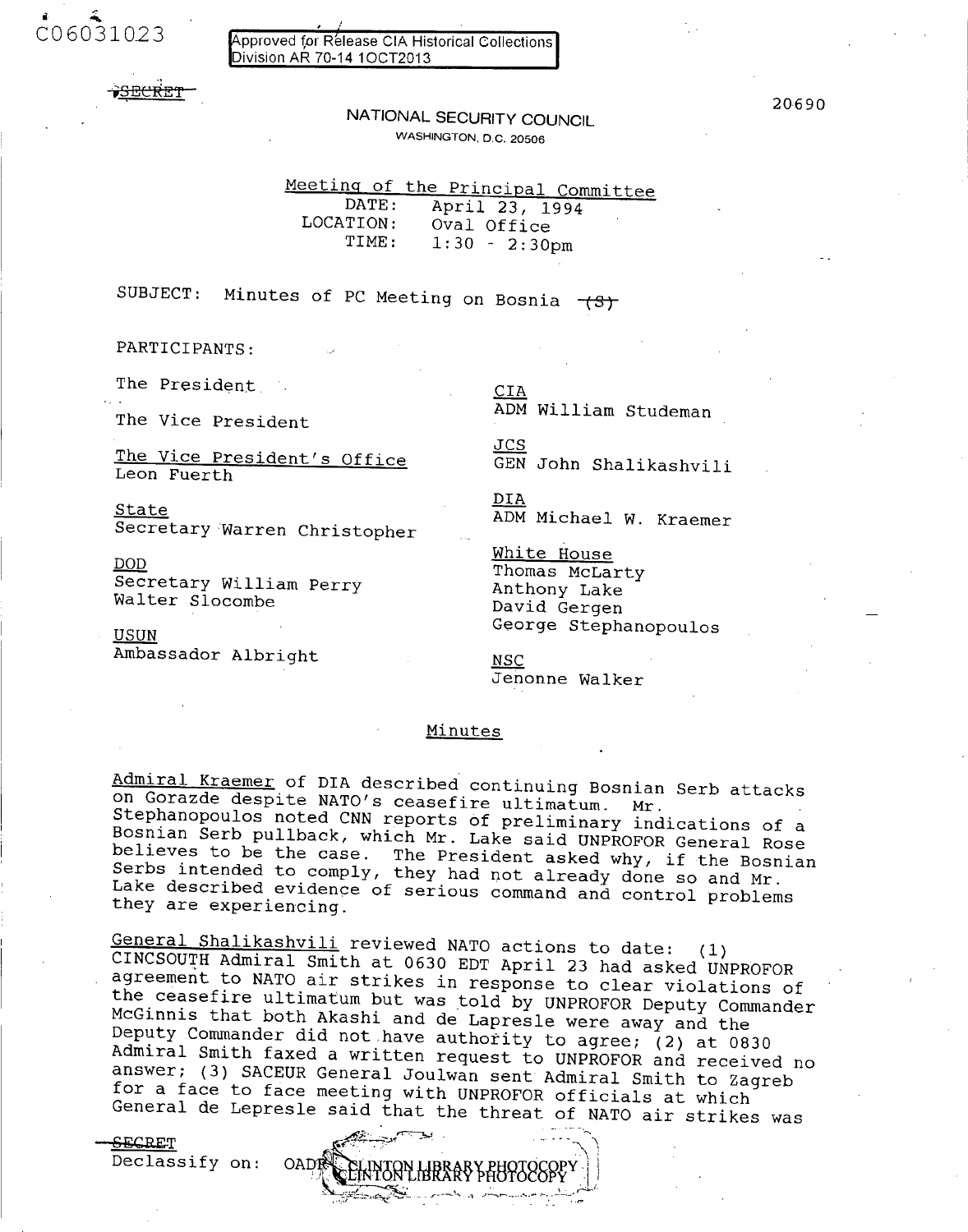working and Akashi should be given time to get the Bosnian Serbs<br>both to cease shelling Gorazde and to withdraw forces as demanded<br>by NATO. Admiral Smith was now meeting with Akashi to determine<br>the latter's intentions and

Ambassador Albright reviewed NATO Secretary General Woerner's<br>efforts to persuade Akashi to agree to air strikes and Akashi's<br>plea to Woerner that the Bosnian Serbs should be given more time.<br>She also noted the UN's view t

**The President asked if Akashi in effect had authorized Gorazde to be shelled today. Mr. Lake said our view was that there should have been NATO air strikes today and that should be made public.**

Mr. Lake said there was no important operational decision to be<br>taken as to what will happen in the next few hours. The<br>important thing is what we say to UNSYG Boutros Ghali about what<br>important thing is what we say to UNS **governments.**

**In response to a question from Secretary Christopher, General Shalikashvili said that night operations are possible. In** that there would be a little less danger to NATO pilots from some<br>air defense guns but the risk from heat seeking missiles would be<br>about the same as during daytime operations.

**Mr. Gergen, who joined the meeting late, noted that he had come from CNN where the public disagreement between NATO and the UN** was "going down very badly". But, he continued, there was no<br>pressure to do anything now. People seemed to understand that we should wait until tomorrow morning in Bosnia and, if by then the<br>firing had subsided and a pullback was underway, there would not<br>be strong media pressure for airstrikes.

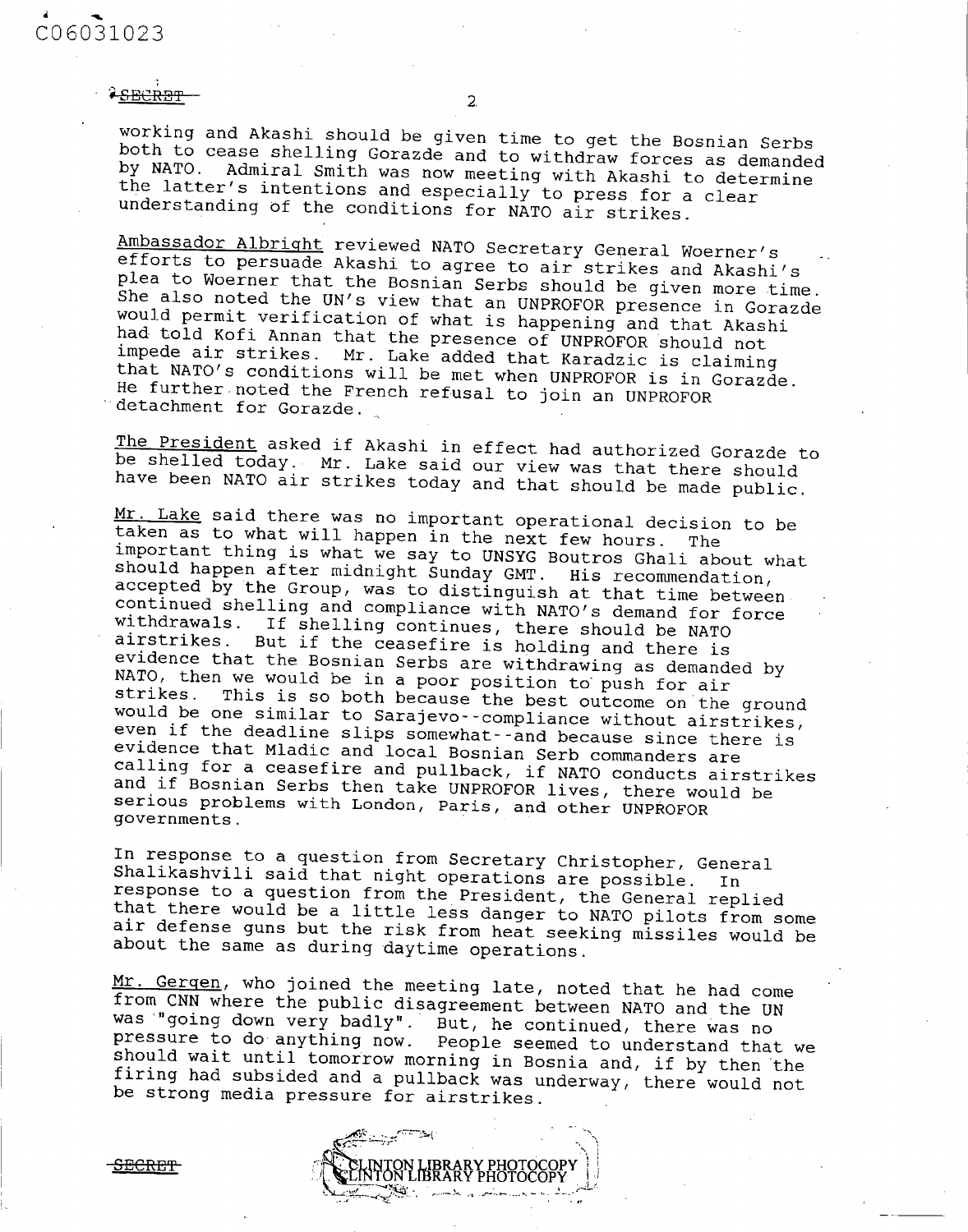# **C06031023**

### SECRET

The President then concluded that we need some time to see what<br>happens on the ground, but also a credible explanation for the<br>the UN-NATO conflict. That explanation should be as honest as<br>possible without unduly complicat

3

Mr. Lake suggested making clear that CINCSOUTH, the USG, and NATO. Secretary General Woerner all believed that the Bosnian Serbs were in violation of NATO's ultimatum and that there should be airstrikes; NATO's commander and the UN met during the course of<br>the day; but because they saw evidence that the threat of NATO<br>airstrikes was having the desired effect, UN officials recommended delaying airstrikes. Mr. Berger suggested we make any such statement prospective, emphasizing that NATO's threat still obtains, with which the President agreed.

Secretary Christopher concurred with the decision, but said<br>someone should telephone UNSYG Boutros-Ghali to point out how he has damaged the UN. UN officials had been claiming that<br>procedures for authorizing airstrikes had been streamlined, but<br>had really screwed up.

The President speculated that Rose, de Lapresle and Akashi wanted<br>to avoid airstrikes if at all possible in order to minimize the<br>risk to UN personnel in Bosnia. The question, he continued, is<br>how to avoid the absence of s

Mr. Lake said that the next four hours do not matter very much;<br>the next 12 hours matters a lot and in the next 12 days most of<br>all.

The Vice President asked if the NATO-UN decision-making<br>procedures have changed. Mr. Lake replied that the "ice breaker"<br>issue has not been resolved. Our position is that it has been<br>broken, but it may not matter because U airstrikes if they do occur. The Vice President termed that "untenable".

Secretary Perry said we need to prepare now so if firing resumes<br>in Gorazde tomorrow we can go in big. Mr. Lake agreed, asking<br>Ambassador Albright to ensure that Boutros Ghali makes clear to<br>all in the UN chain of command

The President said that it may not be the worst thing in the<br>world not to have conducted airstrikes today, since three of the<br>nations with people on the ground are NATO members, if we can get<br>agreement now to go all out to